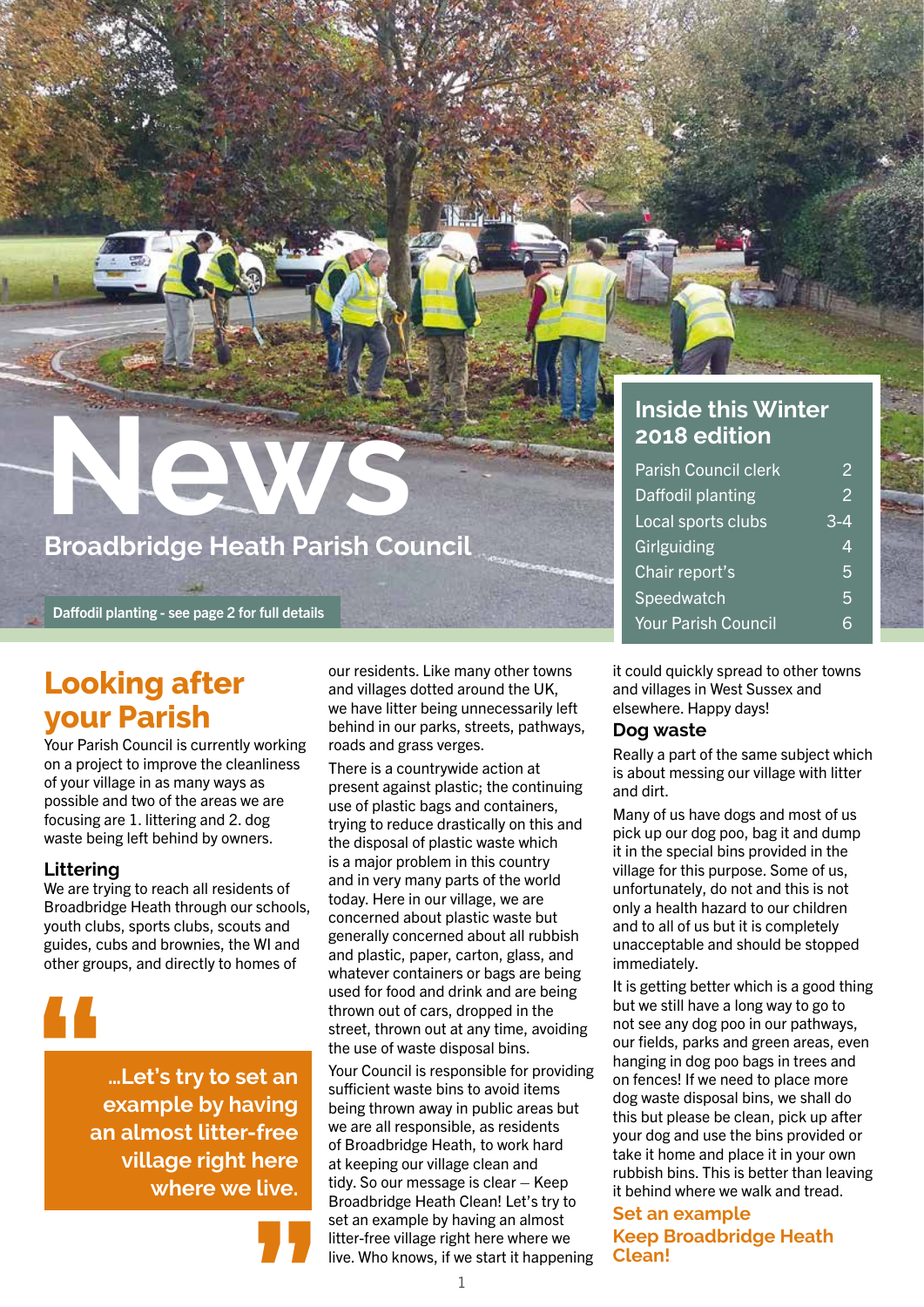## **Update from your Parish Council Clerk**



I have been with the Parish Council for over a year now, and am thoroughly enjoying working with the Councillors and the great team to bring about improvements and to

maintain our lovely village. In 2018, the Parish Council supported several initiatives including the fabulous new path to the tennis courts (no more muddy shoes on the courts!), and improvements to the Top Common nature area. If you get a chance to visit the Top Common area it is looking really lovely and attracting many species of birds, butterflies and dragonflies in the spring and summer months.

It was a privilege for Jon (Environment Officer), Lucinda (Assistant Clerk) and I to assist the Parish Council in its contribution to the centenary of the end of WW1 with the display of the 100 poppies on the lamp posts throughout the village, the erection of the flagpole in the memorial area and the silent soldier. It has also just been agreed to plant five commemorative trees at the Charrington Way recreation ground. In the summer I mentioned that the benches were on their way… This year we have installed two benches at the

Top Common nature area and also the picnic bench at the Ducky – there is another picnic bench on its way for Charrington Way recreation ground. The 2017/18 accounts were signed off by the external auditor and in November we had our interim financial and governance audit and received good feedback from the auditor about the processes and controls we have in place.

In April, the building works for the Village Centre transformation commence – the plans are looking fabulous (they're up on the wall in the Village Centre if you would like to take a look) and it will be a real asset for the village to have the building modernised.

I'm very much looking forward to spring and seeing the 3,000 daffodil bulbs planted earlier this year with the help of the Green Gym in full bloom.

If you have any ideas or suggestions of things we could do to make Broadbridge Heath an even better place to live, please do email me at clerk@ broadbridgeheath-pc.gov.uk, I look forward to hearing from you.

Wishing you a happy Christmas and a peaceful new year.

Jo



Members of Broadbridge Heath Parish Council were joined by a number of volunteers from Horsham Green Gym in October to plant 3000 mixed daffodil bulbs on the corners of The Common. We would like to express our gratitude to each and every volunteer for their efforts and dedication

## **Horsham Green Gym**

Green Gym is an independent, volunteer nature conservation group, set up in 2005 and has continuing support from Horsham District Council. It meets for three hours every Tuesday and Thursday morning at various local sites.

Recent tasks have included resurfacing paths, crocus and daffodil bulb planting, hedge and tree planting, clearing streams and digging ponds to encourage water fowl or other wildlife. The group also has helped with controlling invasive plants such as Himalayan Balsam and cutting back vegetation encroaching on public footpaths.

## **Annual accounts 2017/18**



The Parish Council (PC) annual accounts have been signed off by our external auditors and can be viewed on the PC website.

The precept, the amount of Council Tax requested by the PC, for each household is currently £50.56 a year (less than £1 per week) for a band D property. As always, the PC is keen to ensure that its priorities and initiatives reflect the wishes of the electorate. If you have any ideas or suggestions on how we spend the annual precept, we would be most pleased to hear from you. Also, don't forget that the PC has a small fund for helping local organisations. Details of our grant policy and an application form can be found on our website.

## **Cycle Lanes**

The cycle lanes, introduced as part of the traffic calming, are designed so that motorists can use the lanes when cyclists are not present, in the same way that the highway code allows for motorists to cross broken centre lines where they deem it safe to do so.

Members enjoy the exercise, fresh air and making new friends. Everyone is able to work at their own pace and attend as many sessions as they wish. There is no charge to belong. Our usual tools are spades, hedging shears, saws and loppers. We don't use powered tools, except a drill when necessary. Clothing is chosen to suit the weather and the task.

Over several months, huge number of young silver birch trees were removed to return part of Owlbeech Wood to heathland. This has been remarkably successful as each year sees more heather and gorse growing where there used to be only trees. The work has provided habitats for insects and birds not often spotted in the area. Shallow ponds have also been dug nearby to provide drinking pools for animals and breeding sites for insects.

If you want to be active and help improve the local environment, we will be pleased to see you. Look for more information on the website: www. horshamgreengym.org.uk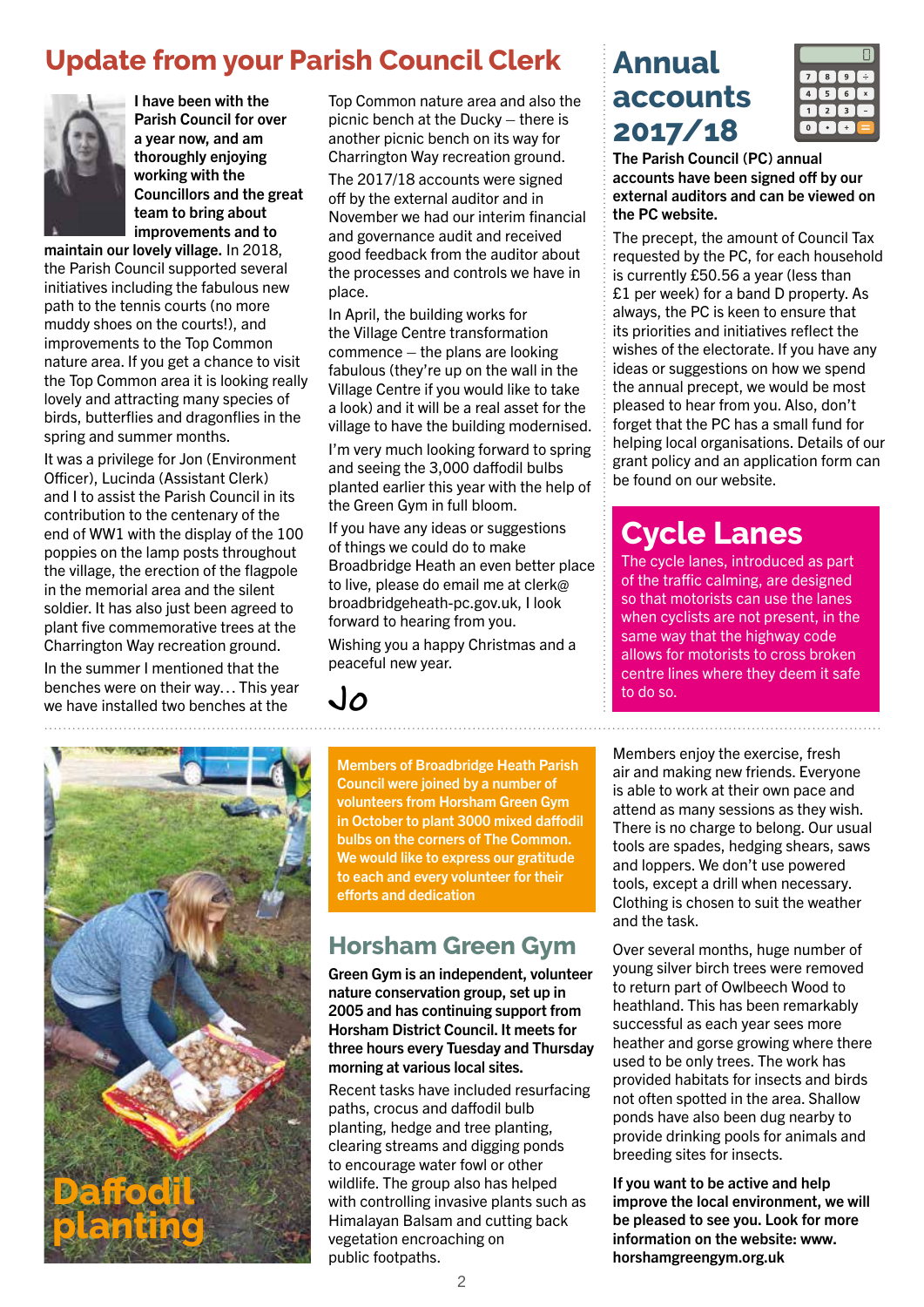## SPORT IN THE PARISH

## **Stoolball**

#### Summer Junior Stoolball Academy

BBH Junior Stoolball Academy had a great turnout on both days. We had to increase the duration of our last session to  $1\frac{1}{2}$  hours as the children had so much fun on the first session that we would have run out of time. The age group was from  $3^{1}/2$  to 11. All of them joined in and had a great time. As with most of these events, without the help of volunteers they just do not happen. Big thanks go out to Ruth Arthur, Emma Turner, Isla Head and Ellie Polson as well as Broadbridge Heath Cricket Club for the use of their facilities.

We intend to do the same next year but for an extra week & create an open Facebook page to keep the local communities up to date for all the events during the 2019 stoolball season.

We are always looking for new players/ umpires/scorers so if you think this is something you would like to have a go at please contact sallybooker1@btinternet. com for more information.

## **Broadbridge Heath Football Club**

By now we should have moved into our new facilities on the land to the south of the Leisure Centre where we will have security of tenure for the next 30 years at least. It's been a long time coming. Next year we will be celebrating 100 years of Broadbridge Heath Football Club and for the best part of that time our officials have been seeking a permanent home for the club.

Getting to where we are today hasn't been easy. The club almost folded completely in 1998 when the District Council decided not to renew our licence to run the bar and social club at the Leisure Centre, but despite the difficulties of no headquarters, no source of income and having to pay some of the most expensive pitch hire fees in the county we have survived and our future looks bright.

The new facilities include a 455 sq metre pavilion with 4 team changing rooms, 3 referee rooms, a comfortable social area, bar, kitchen, meeting room, storage rooms, toilets and office. Outside there are three football pitches, one junior pitch to the south, the middle pitch shared between the juniors and

seniors and the main pitch for the first, reserve, Under 18 and Under 23 teams.

To satisfy the FA Ground Grading requirements for the level our first team currently play the main pitch has to be completely enclosed by a fence with a turnstile for entry on match days, there will be two small stands, one behind the goal for 100 people standing and one on the halfway line for 100 people sitting, floodlights, pitch perimeter barrier, footpath and dugouts for the management and substitutes.

With the new facilities we will be able to grow the club further, this season we are running 5 senior teams (first, reserve, Under 23, Under 18 and Veterans) and 11 junior teams from Under 7 to Under 15. In the future with our new facilities we would like to increase the number of teams we currently run while also reintroducing girls and women's teams which we did so successfully in the 1980's and early 1990's.

If you would like to know more about Broadbridge Heath Football Club or would like to join as a player, official or a supporter then we would love to hear from you. Please contact me on email at Andrew.crisp@BBH-FC.com or visit our website at www.bbh-fc.com/



#### http://broadbridgeheath.play-cricket. com/home/home.asp

The summer of 2018 was a good one for the cricket club. An influx of new players led to our 1st and 2nd teams both winning their respective divisions and we go into 2019 with the 1st XI in Division 6 of the new First Choice Sussex Cricket League, the biggest cricket league in the UK.

Cricket has been played in the village for over 100 years but much work still needs to be done to keep it alive. For example, we are developing a partnership with the village Junior Football Club whose youngest members now use the Top Common for games on a Saturday morning. That arrangement is not only to share village sports facilities to ensure use throughout the year but also in the hope that this might lead to some of those youngsters playing junior cricket in the summer.

We also need to further develop our management of the ground beyond just the cricket square. At the moment, having a contractor to cut the outfield to the standard required costs us £1800 per year so we are considering purchasing a secondhand outfield mower so that we can prepare the outfield ourselves, saving money each year and ensuring the ground is cut when the time is right. We think we'll need in the order of £3000 and, initially, we are seeking pledges. If any readers can support us with this, even if it is just £5, then please go to the following link and enter your pledge - which can be done anonymously if you prefer.

#### www.spacehive.com/outfield-mower

West Sussex County Council has pledged £1000 to help us with this project through their Community Initiative Fund, so we have made a good start !

*Colin Case*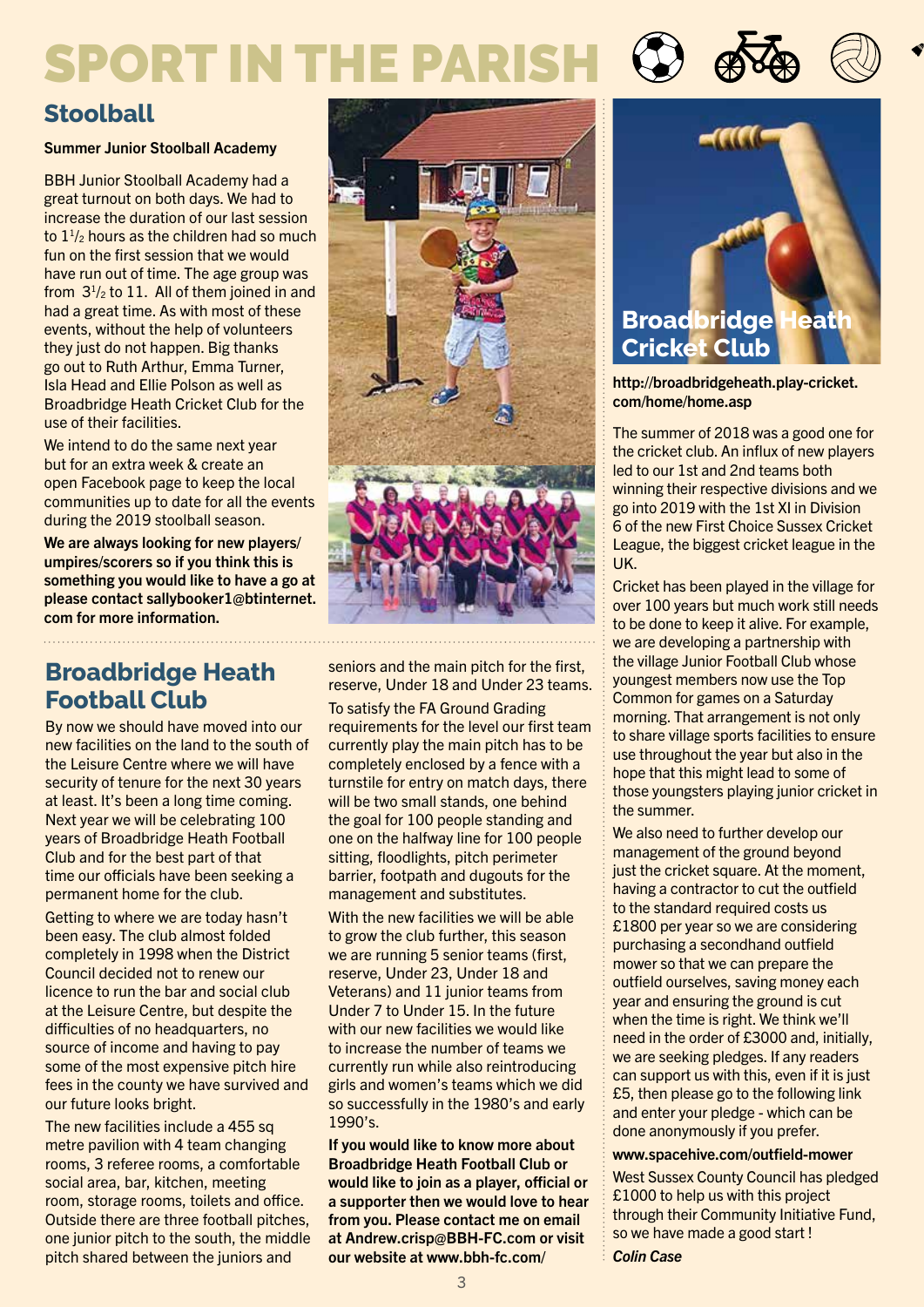## **Horsham District Indoor Bowls Club**



The Indoor Bowls Club was opened in 1995. It is owned by Horsham District Council and is operated by the members on a full lease basis. The dominant features are an 8-rink green, a 90 seater restaurant and a fully licensed bar. We are comfortably the largest bowls club in Sussex and offer a very welcoming social environment.

We play matches against other clubs throughout the Southeast, home or away, and play internal leagues, competitions, and organised or casual roll-ups. All playing abilities are catered for and members can play this skilful, yet fun game, socially or competitively.

One of our initiatives has been to introduce Short Mat Bowls and 2 mats are in play. Members of the public are welcome to have a try and two free taster sessions on Friday mornings are available between 10am and 12noon. Advance booking is not necessary.

Two free taster sessions are also available throughout the winter for people who want to try bowls on Wednesdays from 7pm. Advance booking is not necessary. Free coaching is available to prospective members and everyone is welcome to come and look at our facilities at any time.

The club is located at the bottom of Tesco car park adjacent to 'The Bridge' the new Leisure Centre

More information on our website at: http://horshamdistrictindoorbowlsclub. co.uk



We are very lucky in Broadbridge Heath to have three thriving units; 1st BBH Rainbows, 2nd BBH Brownies and 2nd BBH Guides. This summer Girlguiding has introduced a new programme based on unit meeting activities, interest badges and skills builders that lead into 6 theme awards and a gold award. So far the girls have really enjoyed all the activities.

The Rainbows have been out and about completing a community survey that they designed, learning about first aid and the importance of clean hands and having fun learning to tie up shoe laces.

The Guides went to a festival type camp called Wellies and Wristbands this summer at Foxlease in Hampshire which included adventurous activities. a pamper zone, hot tubs and live music. WS2017 had wet Wednesday we had soaking Sunday!

I'm very proud to say the Guides won the group category of the BBH Gala scarecrow competition this year with their Winnie the Pooh characters. The girls carried out all the work themselves; sewing, dying, paper mâché, painting and stuffing.

This term the Guides have travelled up to Wembley Arena for The Gig Gig, a Girlguiding only event for Guides and Ranger where they have the opportunity to watch 6-8 different acts. This year The Vamps headlined. Next term the Guides are looking forward to the Monopoly Run Live in March where they go around finding and buying virtual properties around London.

All units are looking forward to our County Camp "There's No Place Like Guiding" this summer.

Inspire girls and have loads of fun doing it – become a Girlguiding volunteer. Any offers of help in or out of meetings will be gratefully received.

*Sharon Newman Clemsfold District Commissioner ggclemsfold@gmail.com*

## **Broadbridge Bombshells WI**



#### It's been 6 months since our first meeting, and what a 6 months it's been! It has flown by.

We've now had our first official Annual Meeting and set the path for 2019. There's so much going on and something for everyone. And we have a fantastic new logo!

We have some talented pumpkin carvers on board and Jo trumped the lot with her bombshells tribute. The aching fingers from all that carving were worth the effort for a bubbly bottle of Prosecco.

#### What will we be getting up to next year?

#### *29th January*

How about having a go at some Burlesque? Feathers are optional!

*26th February* Cake decorating – Tips and tricks from the professionals!

#### *26th March*

Easter Crafts – and we don't mean painting eggs.

#### *30th April*

Witches! Finding our more with a visit from the High Priestess of a Brighton Coven.

#### *25th June*

Stool Ball games and picnics.

#### *27th August*

Testing the grey matter while having a chatter at our Quiz Nights.

#### *29th October*

Getting spooked with ghost stories by candle light.

All the above with a glass of wine, slice of cake, a natter and a giggle! Every month, 8pm at St John's Church Hall Facebook: Broadbridge Bombshells WI

www.broadbridgebombshellswi.co.uk

Email: bbhwi1951@gmail.com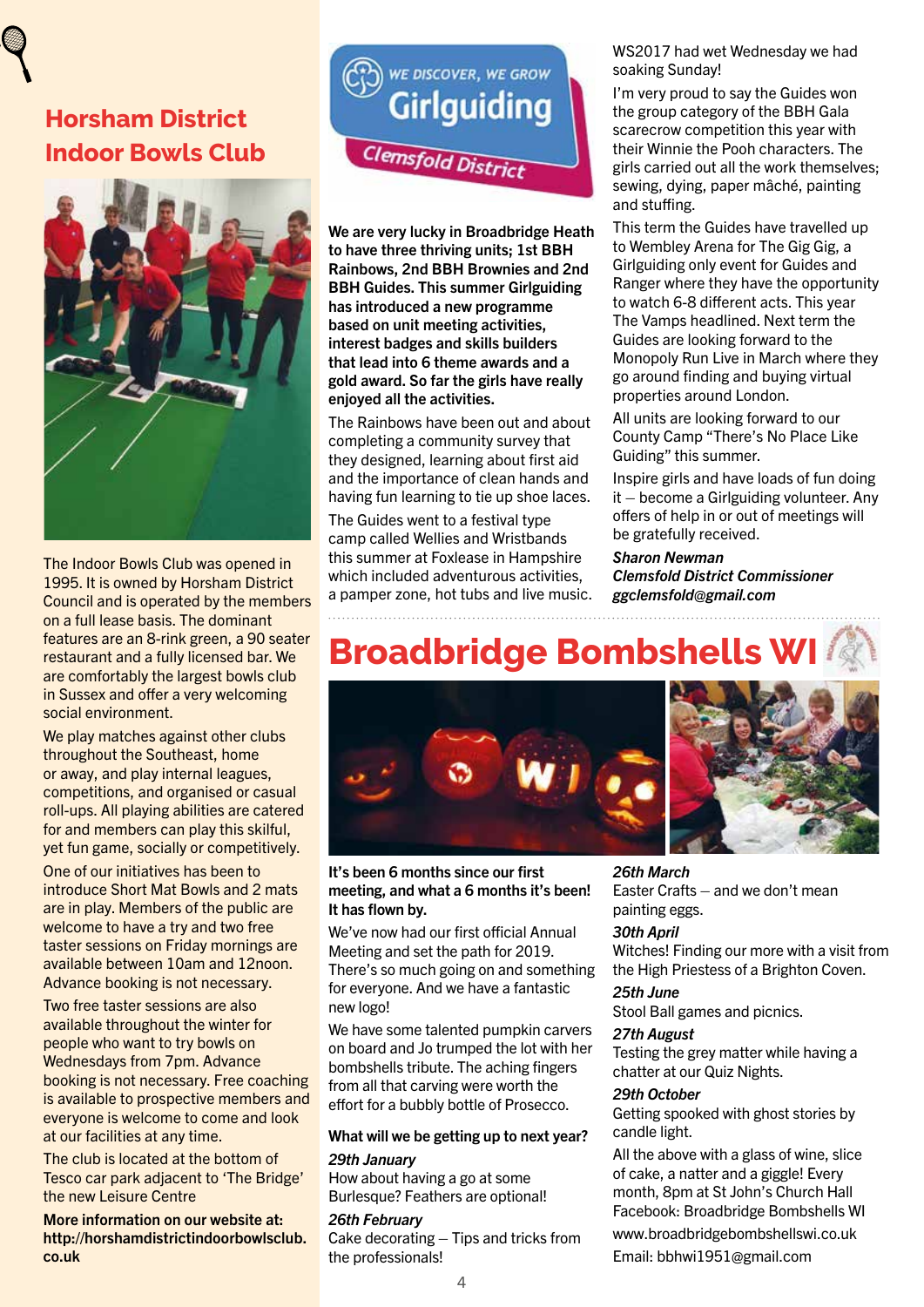## **Chairman's Letter**  December 2018

#### It is hard to believe that we are coming towards the end of another year and Christmas is fast approaching.

At the end of 2017 I commented that it had been a challenging year for the Parish Council with changes in staff making life difficult at times. I am pleased to say that this year has been very different due to the enthusiasm and commitment of Jo Ball, who was appointed as Clerk just over a year ago, and Lucinda Edwards who joined us as Assistant Clerk in February. This stability has allowed the Parish Council to become more involved in projects to enhance the village whilst continuing with its statutory and every day work.

One of these projects was the erection of the flag pole at the War Memorial. This was put up to commemorate the 100th anniversary of the end of World War I and is in memory of all those from



New War Memorial flag pole

Broadbridge Heath who gave their lives in the service of their country. This is particularly poignant for the village given that the roads on the development south of the village are named after residents of Broadbridge Heath who were killed or went missing in World War I and World II. At the Remembrance Service held on 11th November at St John's Church I was honoured to meet relatives of some of those whose names appear on the memorial. A Silent Solider and poppies on some lamp posts in the village were also put up to commemorate the anniversary.

Other projects have included the continuing development of Top Common (grateful thanks to David Bridges for his help with this), the provision of new benches in some areas and new notice boards at the village shop. A new village map is being prepared and should be installed before too long.

Hanging baskets brightened up the village in the summer and yet more bulbs have been planted this year to provide some colour in the spring. As we are able to, we will extend the hanging baskets and bulb planting into different areas of the village.

One of the roles of the Parish Council is to look after play areas and recreation and open spaces. The play areas and open spaces to the south of Broadbridge Heath are still under the ownership and management of Countryside Properties. They will in time be passed onto Horsham District Council and then, hopefully in late 2019/early 2020, ownership will be transferred to the Parish Council. We are pushing to take over the allotments earlier than this, so if you are interested in growing your own vegetables please contact the Clerk! Some of you may have noticed that, at long last, the new play areas are nearing completion. We understand that they will be open for use as soon as they are finished and have

blatantly ignored and evidence of repeat or excessive offences is collated, enforcement and prosecution follow.

The aims of the scheme are to: Reduce death and injury on the roads; Improve the quality of life for local communities; Reduce the speed of vehicles to the speed limit; Increase public awareness of inappropriate speed

Volunteers receive appropriate training, and are supported by neighbourhood policing team (NPT) staff.

Speedwatch activity is not about interfering with neighbours' behaviour; it is a proactive solution to improve the safety and quality of life for everyone in the community.

passed the necessary safety checks.

We have been informed by West Sussex County Council (WSCC) that work on the final stage of traffic calming is due to start next year. This will involve the 'loop' being incorporated into the Newbridge (formerly Five Oaks) roundabout and the downgrading of the current bypass. WSCC are preparing a leaflet to circulate to residents to notify them about the works and will also put information on their website. The Parish Council will do their best to keep everyone in the village informed about what is happening and how they might be affected.

Councillors continue to work with the Village Centre Management Trustees on the project to improve and redevelop the Village Centre in Wickhurst Lane. The Parish Council recently agreed to take out a loan of £150,000 so that the works can be extended to ensure that the village has a community building that it can be proud of and is appropriate for its growing population. Building work is planned to start in April 2019.

I was sorry to accept the resignation of Philip Hogben as a councillor recently and would like to thank him for all that he has done for the Parish Council and extend best wishes to him and his family for the future.

It just remains for me to wish you all, on behalf of the Parish Council, a Happy Christmas and very best wishes for the New Year.



*Viv Edwards Chairman Broadbridge Heath Parish Council*

 $\mathbf O$ 

For more information, or to join the group, please visit the website: www.communityspeedwatch.org

## **Community Speedwatch**

Speeding in the village continues to be a concern for many residents. As a result, the Broadbridge Heath Speedwatch Group has been set up, and we are looking for volunteers to join the group.

Community Speedwatch (CSW) is a national initiative where active members of local communities join with the support of the Police to monitor speeds of vehicles using speed detection devices. Vehicles exceeding the speed limit are referred to the Police with the aim of educating drivers to reduce their speeds. In cases where education is